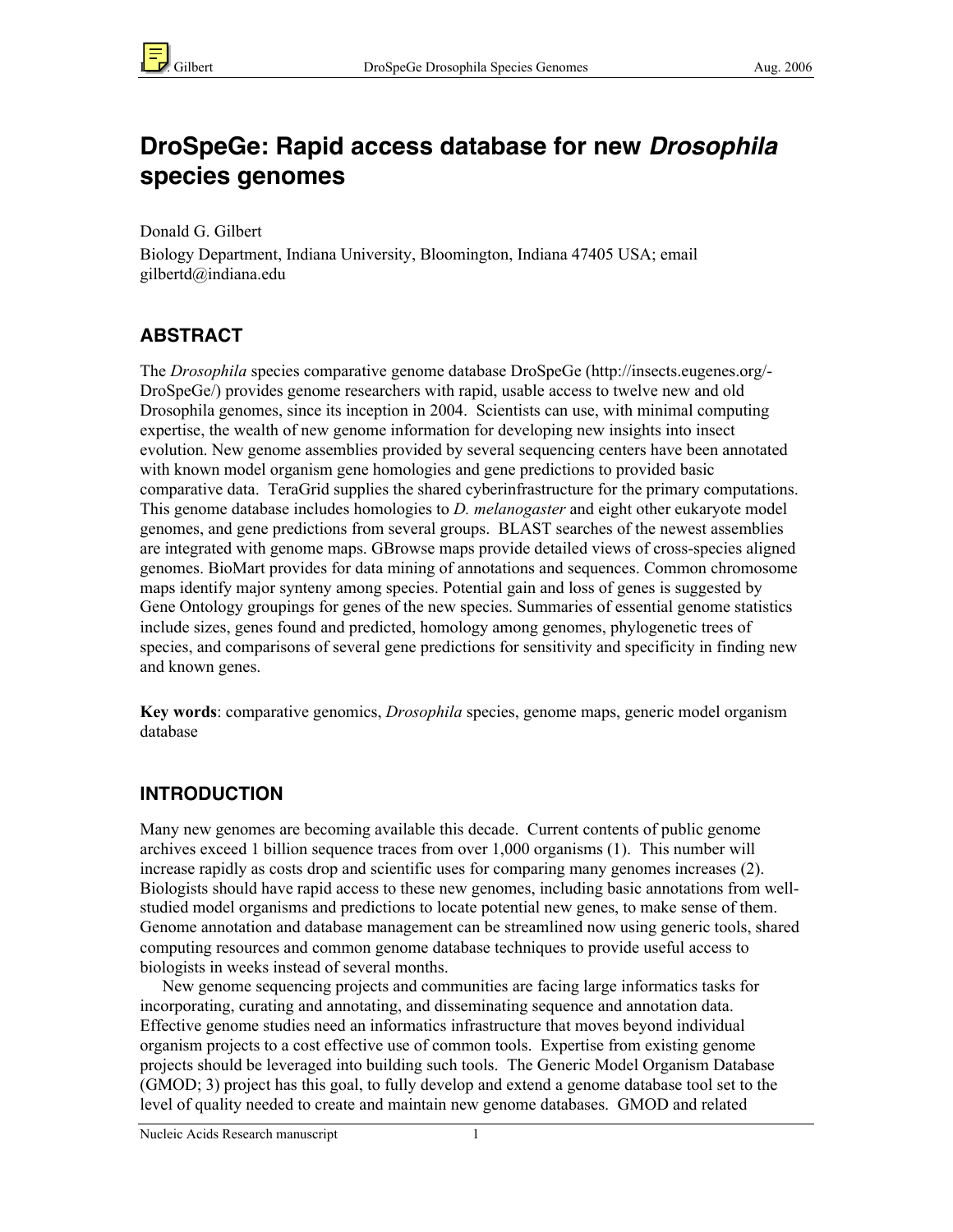genome database tools now support a portion of the basic tasks for such. Two needs in development for GMOD are the creation of new databases for emerging model organisms, and tools for comparative genome databases that integrate data from many sources.

A common, ongoing task for research that uses genome databases is to compare an organism's genome and proteome with related organisms, and other sequence data sets (ESTs, SNPs, transposable elements). This task requires significant computational infrastructure, one where reusable tools, protocols and resources will be valuable and significantly reduce duplicative infrastructure and maintenance effort. Software tools to fully assembly, analyze and compare these genomes are available to bioscientists. The ability to employ these tools on genome data sets is limited to those with extensive computational resources and engineering talent. Effective use of shared cyberinfrastructure in bioinformatics is a problem today. Cluster and Grid computing in bioinformatics have followed other disciplines in parallelizing applications, but this is costly and limited to a subset of bioinformatics applications. This database enables bioscientists to have usable access to new genomes shortly after sequencing centers make them available, facilitating new science discoveries and understanding of the evolution, comparative biology, and genomics of these model organisms.

## **GENOME INFORMATICS METHODS**

#### **Common Components**

DroSpeGe has been built with common GMOD database components and open source software shared with other genome databases. Use of common components facilitates rapid construction and interoperability. The GMOD ARGOS replicable genome database template (www.gmod.org/argos/) provides a tested set of integrated components. The genome access tools of GMOD GBrowse (3), BioMart (4) and BLAST (5) are available for the *Drosophila* species genomes. The GMOD Chado relational database schema (www.gmod.org/chado/) is used for managing an extensible range of genome information. Middleware in Perl and Java are added to bring together BLAST, BioMart, sequence reports, searches and other bioinformatics programs for public access. Another aid to integrating and mining these data is GMOD Lucegene (www.gmod.org/lucegene/), that forms a core component for rapid data retrieval by attributes, GBrowse data retrieval, and databank partitioning for Grid analyses. DroSpeGe operates on several Unix computers; the primary server is a SunFire V20z from Sun Microsystems. Genome maps include *D. melanogaster* DNA and protein homology, homologies to nine eukaryote proteomes, marker gene locations, gene predictions using 15 methods produced by several contributing groups. The assemblies and predicted genes can be BLASTed, with links to genome maps. BioMart provides searches of the full genome annotation sets, allowing selections of genome regions with and without specific features.

#### **New Species Genomes**

Twelve *Drosophila* genomes, ten recently sequenced, contain over two billion nucleotides, with sizes ranging from a small 133 Megabases of *D. melanogaster* to over 230 Mb in *D. willistoni* (Table 1). The model organism *D. melanogaster* is approaching its  $5<sup>th</sup>$  major assembly release, and continues to see significant improvements in genes and genome features. It has a known, located complement of about 14,000 protein genes. One main impetus for undertaking the sequencing of 11 additional related species is to improve via comparative analyses the knowledge of this major research organism. *D. pseudoobscura*, the second related genome, is in its second major release. The additional species are at their first major assembly stage, requiring automated annotation, quality assessment and cross-species comparisons. Four of these new genomes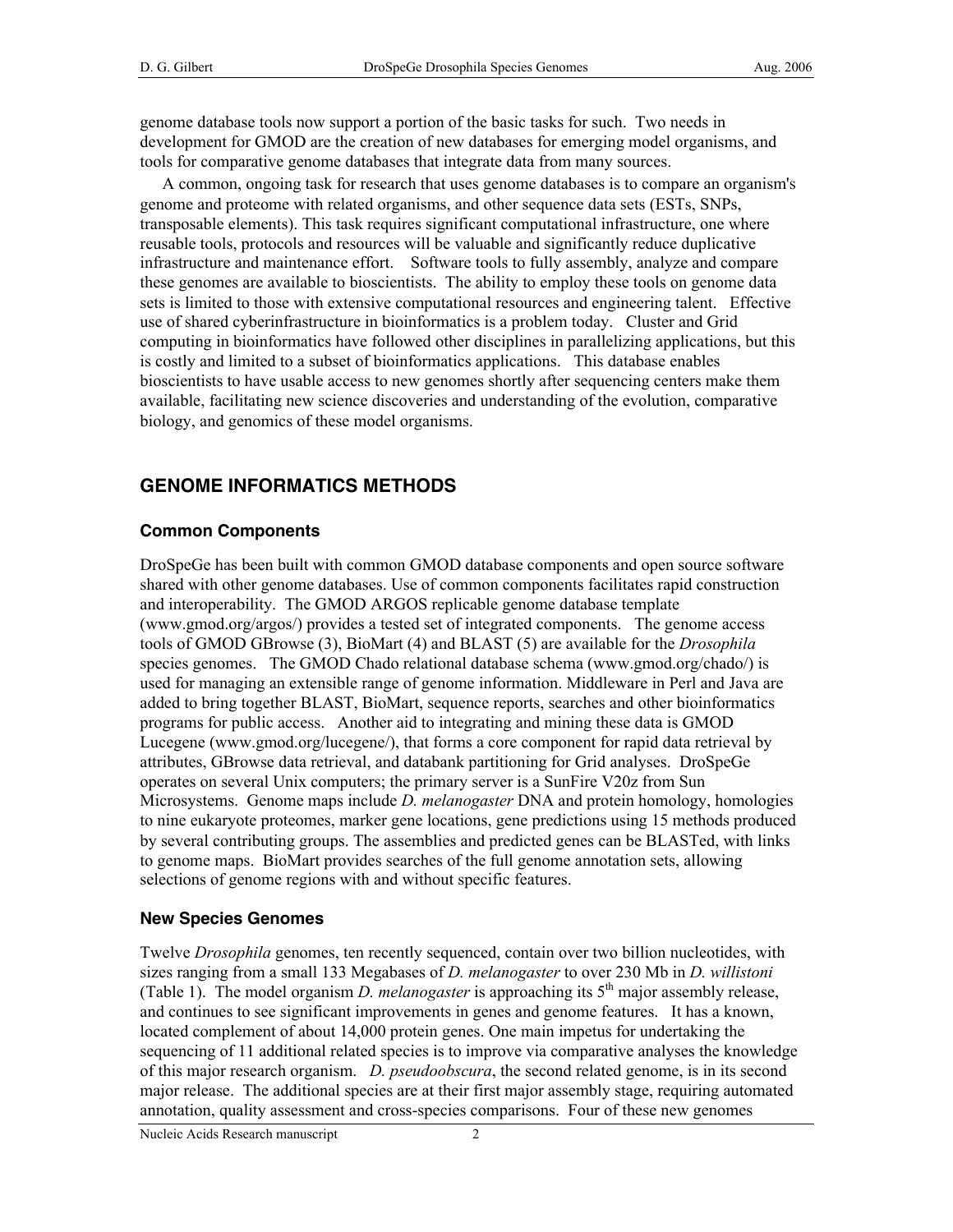(Dsim, Dsec, Dyak and Dere) are close relatives of the model in the melanogaster subgroup. The remainder range through five other taxonomic groups with an estimated divergence time of 40 million years, with the cactus breeder *D. mojavensis*, widely distributed *D. virilis*, and Hawaiian picture-wing *D. grimshawi* most distant from Dmel. Assembly sequences of the *Drosophila* species comparative annotation freeze 1 (CAF1) are distributed at http://rana.lbl.gov/drosophila/ caf1.html, as listed in Table 1. These form the primary source data for this database. Over the course of two years, this database has provided rapid access to several assembly releases per species, including annotation, searching and viewing services for each release.

| Abbr.        | Species                     |     | Size (Mb) Sequencing Center                                   |
|--------------|-----------------------------|-----|---------------------------------------------------------------|
| Dmel         | Drosophila<br>melanogaster  | 133 | Berkeley Drosophila Genome Project / Celera                   |
| Dsim         | Drosophila simulans         | 142 | Genome Sequencing Center, Washington University               |
| <b>D</b> sec | Drosophila sechellia        | 167 | Broad Institute                                               |
| Dyak         | Drosophila yakuba           | 160 | Genome Sequencing Center, Washington University               |
| Dere         | Drosophila erecta           | 153 | <b>Agencourt Bioscience Corporation</b>                       |
| Dana         | Drosophila ananassae        | 231 | <b>Agencourt Bioscience Corporation</b>                       |
| Dper         | Drosophila persimilis       | 188 | <b>Broad Institute</b>                                        |
| Dpse         | Drosophila<br>pseudoobscura | 153 | Human Genome Sequencing Center, Baylor College<br>of Medicine |
| Dwil         | Drosophila willistoni       | 237 | J. Craig Venter Institute                                     |
| Dmoj         | Drosophila mojavensis       | 194 | <b>Agencourt Bioscience Corporation</b>                       |
| Dvir         | Drosophila virilis          | 206 | <b>Agencourt Bioscience Corporation</b>                       |
| Dgri         | Drosophila grimshawi        | 200 | <b>Agencourt Bioscience Corporation</b>                       |

| <b>Table 1.</b> Drosophila species genomes, abbreviation, sequencing centers and genome size of |  |  |  |  |
|-------------------------------------------------------------------------------------------------|--|--|--|--|
| CAF1 assemblies used at DroSpeGe.                                                               |  |  |  |  |

Annotations produced by several groups collaboratively are provided for map viewing and data mining. Protein coding gene predictions viewable at this resource include contributions listed in Table 2.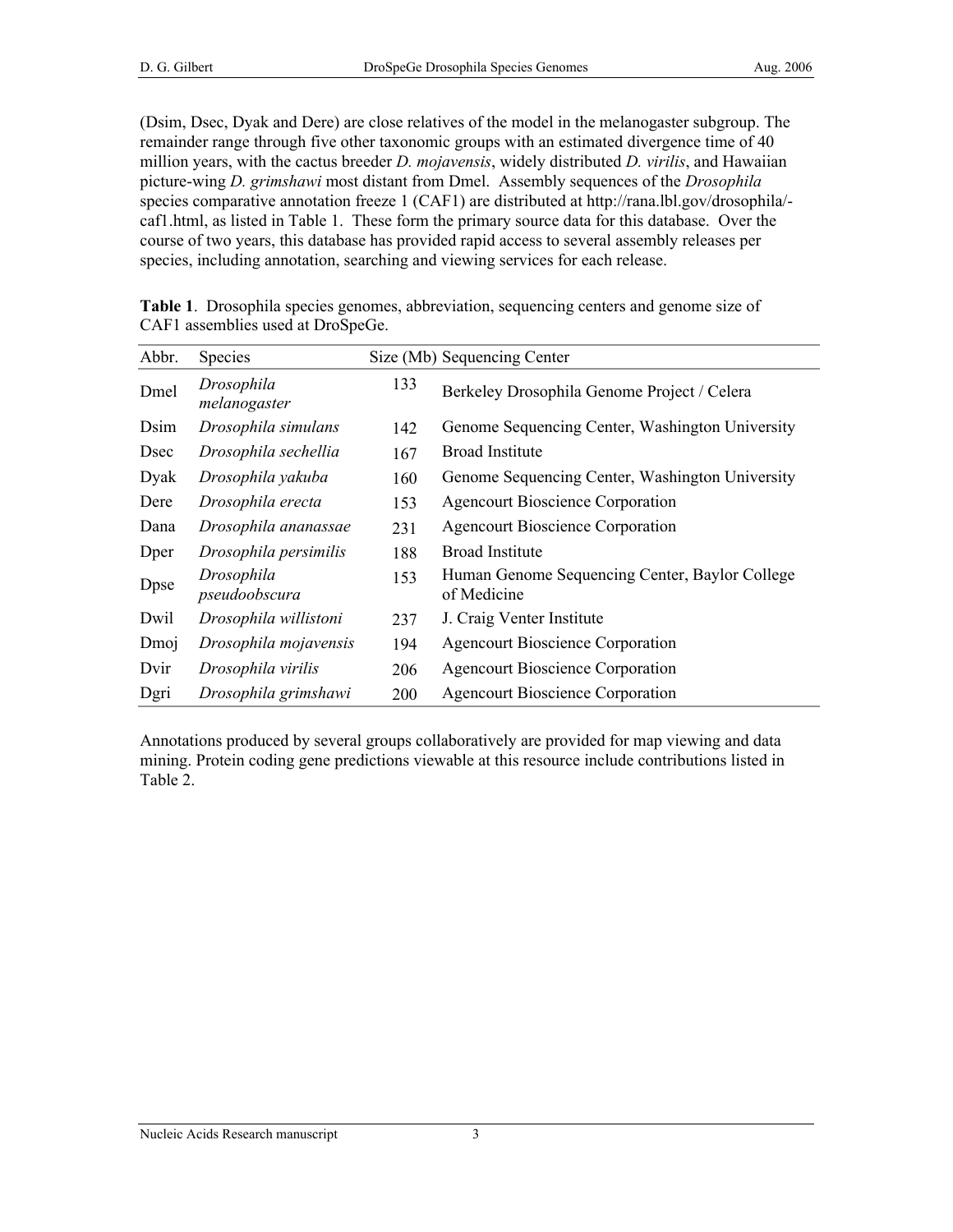| Contributor                               | <b>Annotation Description</b>                 |
|-------------------------------------------|-----------------------------------------------|
| S. Batzoglou Lab, Stanford                | Contrast (6) predictions                      |
| M. Brent Lab, Washington Univ., St. Louis | N-SCAN (7) predictions with melanogaster      |
|                                           | alignments                                    |
| D. Gilbert Lab, Indiana University        | SNAP (8) predictions, model organism gene     |
|                                           | homologies                                    |
| M. Eisen Lab, UC Berkeley/LBNL            | GeneWise (9), GeneMapper (10), Exonerate (11) |
|                                           | annotations                                   |
| R. Guigó Genome Bioinformatics Lab,       | Geneid (12) predictions                       |
| Barcelona                                 |                                               |
| NCBI, Bethesda                            | Gnomon (13) predictions                       |
| B. Oliver Lab, LCDB, NIDDK, NIH           | Gene expression evidence from microarray (14) |
| L. Pachter Lab, UC Berkeley               | GeneMapper (10) annotations                   |
| C. Ponting Lab, MRC FGU Oxford            | Gene prediction pipeline (15) with Exonerate  |

Table 2. Drosophila species genome annotations (partial list) included at DroSpeGe, contributed at http://rana.lbl.gov/drosophila/wiki/index.php/Annotation\_Submission

#### **TeraGrid Genome Analyses**

The TeraGrid project (www.teragrid.org) is part of a shared cyberinfrastructure for sciences, funded primarily by NSF. TeraGrid provides collaborative, cost-effective scientific computing infrastructure much in the same way the GMOD initiative is building common tools for genome databases. The TeraGrid system is particularly suitable for genome assembly, annotation, gene finding and phylogenetic analyses. TeraGrid computers have been employed to analyze the twelve *Drosophila* genomes, providing the major contents of DroSpeGe database. This has enabled rapid analyses without the expense of obtaining and maintaining a local compute cluster. This experience forms a basis for other genome projects to use TeraGrid. Scripts used for this analysis are available at the GMOD repository (http://gmod.cvs.sourceforge.net/gmod/genogrid/). Genome database tools from GMOD project are used to organize the computations for public access. Results include *D. melanogaster* genome homology, homologies to nine eukaryote proteomes, gene predictions, marker gene locations, and *Drosophila* microsatellites. For each of twelve *Drosophila* genomes, a comparison is made to a set of nine proteomes, with 217,000 proteins, drawn from source genome databases, Ensembl and NCBI. The reference proteomes are human, mouse, zebrafish, fruitfly (Dmel), mosquito, bee, worm (*C. elegans*), mustard weed (*A. thaliana*), yeast. Sizes of the new genomes are in the 150 Mb to 250 Megabase range. Proteingenome DNA alignment is done using tBLASTn, with a Grid-aware version of NCBI software. The TeraGrid run for each genome took 12 - 18 hours using 64 processors. Whole genome DNA-DNA alignments were performed for a subset of new genomes. Gene predictions with SNAP (8) have been generated. Over the course of 6 months, with 2 to 3 genome assembly updates each per species, and error corrections, the total TeraGrid 64-cpu usage per genome has been approximately 4 days, excluding queue-waiting times.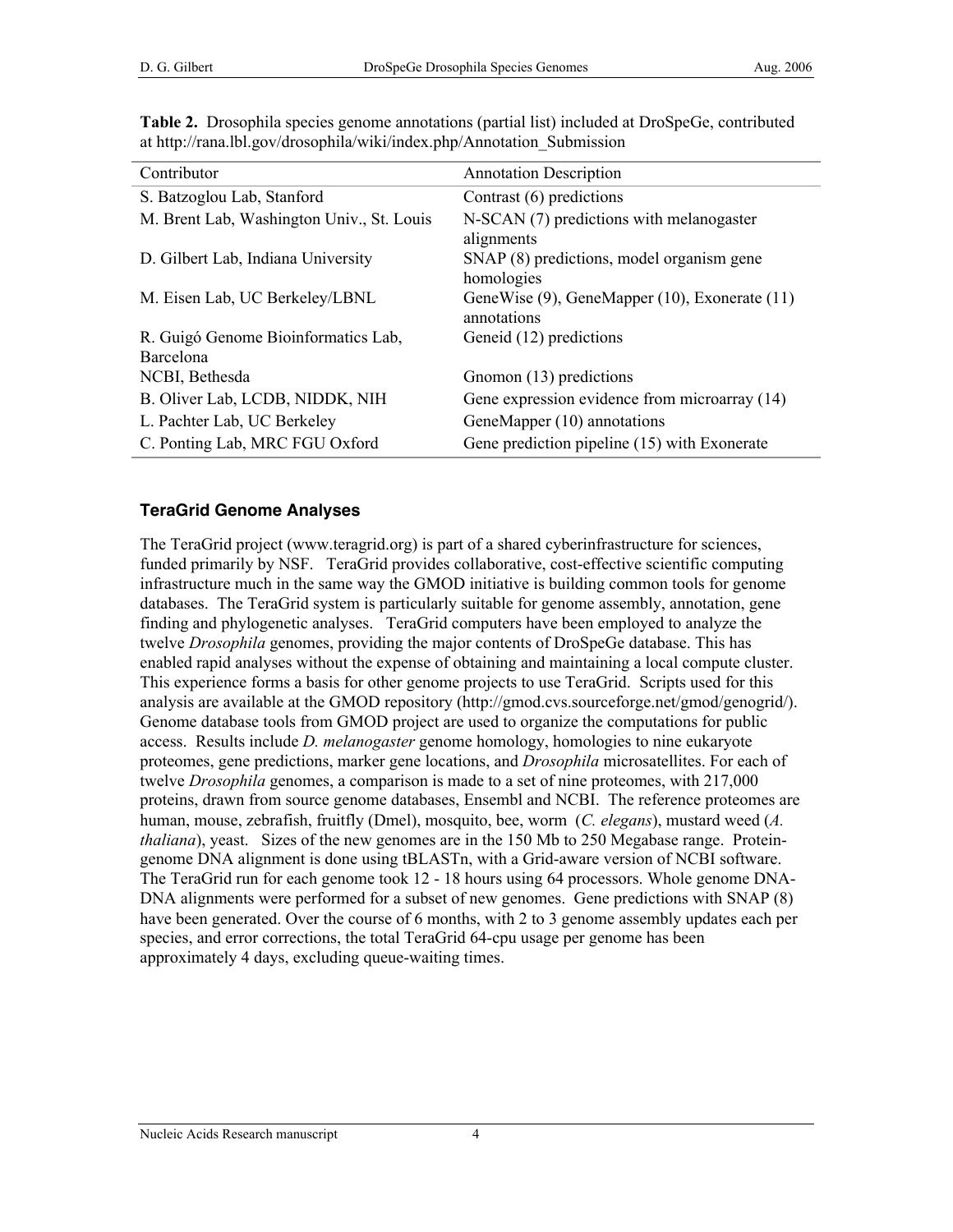

Figure 1. *Drosophila* species assemblies, showing assembly sizes, and coverage of these by *D. melanogaster* genome DNA (top and middle lines, in megabases, left ordinate), and counts of chromosome segments inverted relative to Dmel (bottom line, right ordinate). Species on abscissa are taxonomically ordered with Dgri most distant from Dmel. This is summarized from DroSpeGe/news/genomesummaries/dnacoverage.html.

## **DATABASE USES**

DroSpeGe provides a resource to biologists interested in comparing species differences and similarities, including novel and known genes, genome structure and evolution, gene function associations. Known genes from model organisms are found in the new genomes at expected rates, allowing for variations due to assembly quality. The most divergent species (Dmoj, Dvir, Dgri), with 40 million years divergence from Dmel, match approximately 90% of the model species genes. These known genes provide useful access to the new genomes for many researchers interested in locating a particular gene or gene family. The known gene matches also offer searches and cataloging gene contents by known functions. Figure 1 shows the size and similarity to the Dmel model of these genomes. Genome annotations and analyses produced for this database is available at DroSpeGe/data/ and in bulk form at ftp://eugenes.org/eugenes/ genomes/, including annotations of CAF1 and prior assembly releases. Related genome projects also provide *Drosophila* genome data and complementary services (see Related work).

#### **Genome Data Mining**

An emerging trend among bioscientists and bioinformaticians is to use data mining of large subsets of genome data, often focused on summary information for a range of common attributes. These data are used in spreadsheets and simple databases or analyses. Genomics web databases often lack methods for effectively mining large subsets of genomes, or are limited in the questions one can pose to the underlying complex data (16). The Ensembl project with its offshoot BioMart (4), is an example of integrated software and data that bridges the gap in biology data access between bulk files and web portals. A tool for creating BioMart-compliant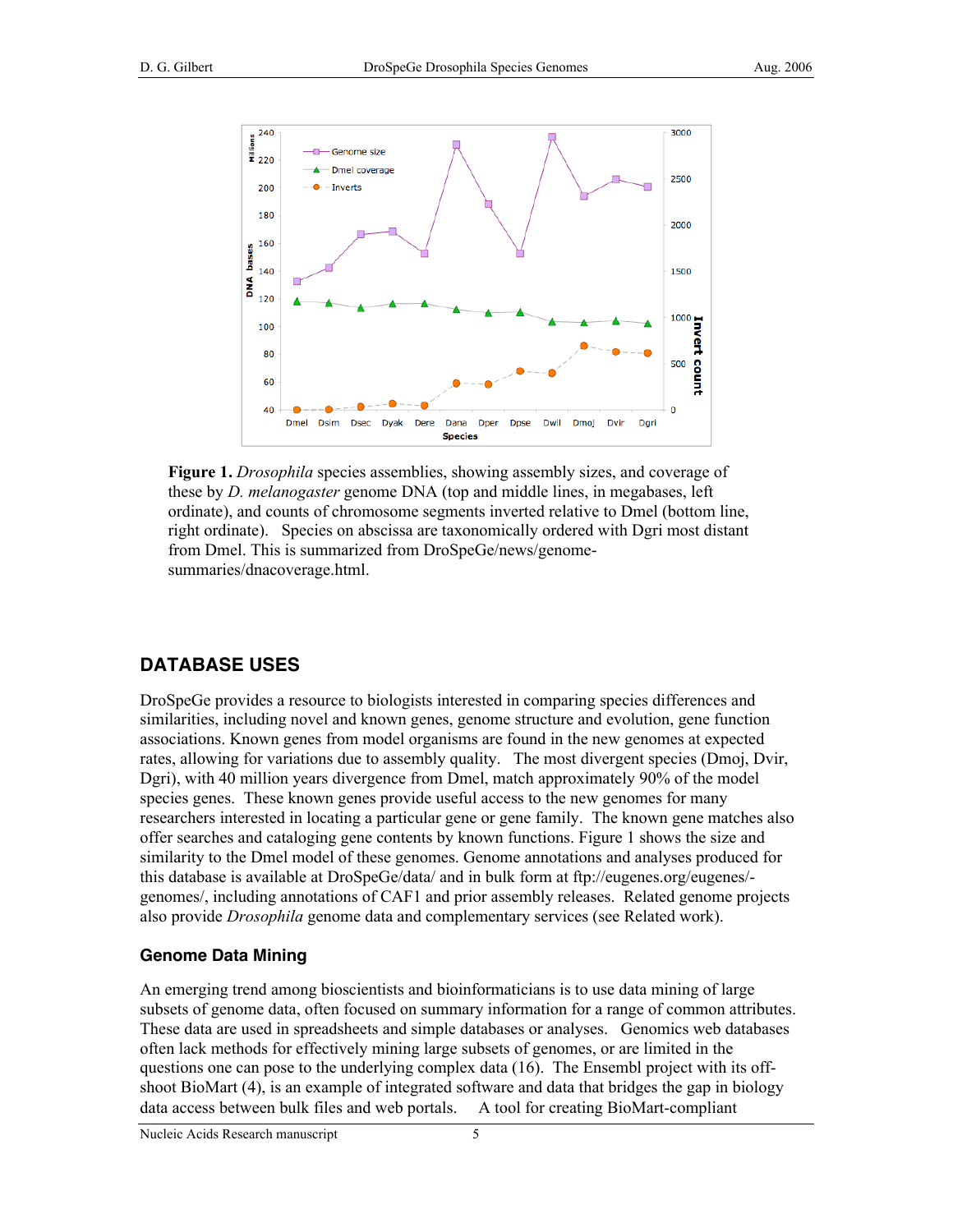transaction databases, *gff2biomart,* is a recent addition by the author to GMOD tools collection ( http://gmod.cvs.sourceforge.net/gmod/schema/GMODTools/bin/). It has been used for DroSpeGe and other genome data sets. BioMart with annotations of twelve Drosophila genomes has provided numerous bioscientists with a unique data mining access to these new genomes.

With BioMart, one can select genome regions with the available annotations, and exclude others, and download tables or sequences of the selection set. For instance, select the regions with Mosquito gene homologs, but lacking *D. melanogaster* homologs. Or select regions with gene predictions but no known homology. A major reason to undertake the genome sequencing of twelve Drosophila species is to improve genome knowledge of the widely used *D. melanogaster* model organism. A significant application for BioMart has been to identify gene predictions in *D. melanogaster* that do not match known genes. Further phylogenetic analysis of these new gene predictions has identified a subset with cross-species homology and high synonymous substitution rates, validating these as likely new genes and coding exons with phylogenetic evidence. Another application of BioMart has been to compare the qualities of gene predictor methods, identifying predicted exons that coincide with known gene homology, and with gene expression data sets to measure sensitivity at predicting new and known genes.

#### **Genome Maps**

Maps of the twelve genomes form the core, with BLAST searches, of discovery tools for bioscientists. Maps including all available annotations from several groups are provided using GBrowse (3). The BLAST result reports include hyperlinks from each alignment match to the respective genome map, as well as to sequence and GFF annotation results. As species comparisons are of much interest, BLAST results also link to a comparative map display of the matches. A recent addition to the genome maps is an aligned comparative map set for any group of the twelve species. As seen in Figure 2, this allows one to view phylogenetic evidence of common gene predictions and features in homologous regions. In this example, genes that are predicted in the model Dmel, but previously not located, are found to be orthologously located across eight species (Dmel through Dmoj). This capability of full comparative annotation maps may be unique to DroSpeGe. Other genome maps offer either a single species map with tracks that summarize homology, or a syntenic view of two species. An overview of all species chromosome maps is provided in the DroSpeGe/maps/ section. These overviews link to detailed genome maps, with known gene homology locations, gene expression evidence, and predictions.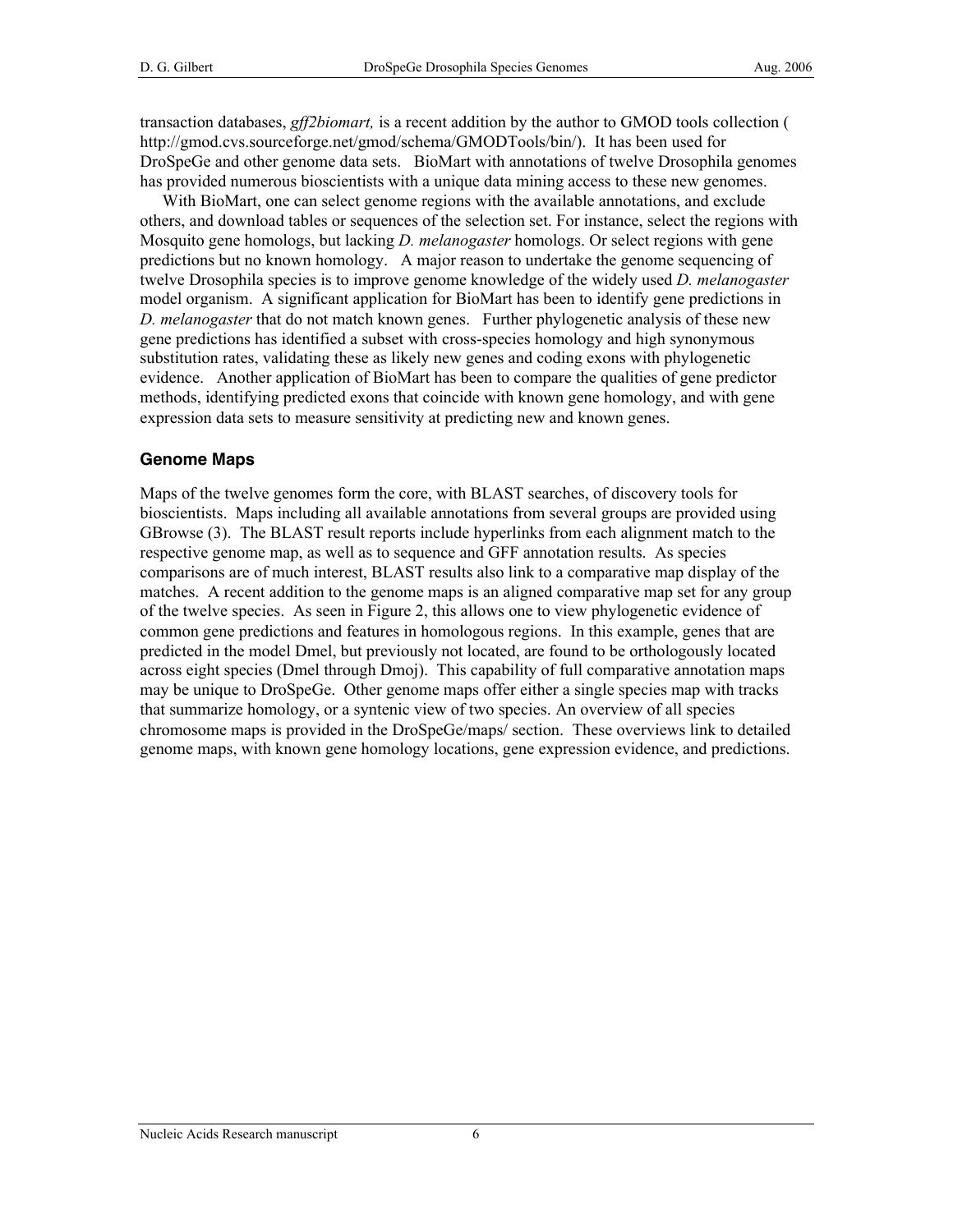

Figure 2. Aligned genomes view of new *D. melanogaster* gene locations on X chromosome, on *D. melanogaster, D. simulans and D. yakuba*, identified with crossspecies comparison of coding exons, from DroSpeGe/data/dmel-dspp/newgenes. Several gene predictors match these common coding exons. Additional evidence from EST, protein HSP matches, and gene expression data corroborate the new genes. Genomes with orthologous gene predictions not shown, but viewable at DroSpeGe maps, include Dsec, Dere, Dana, Dpse, and Dmoj.

#### **Common Chromosomes in Drosophila**

A series of maps show large scale synteny between genome assembly units (scaffolds or chromosomes), as determined from genome x genome DNA BLAST matches, identified as common Muller elements. These are found in DroSpeGe/maps/muller-elements. Muller's elements are the names A, B, C, D, E, F for six chromosome arms common among Drosophila as coined by Hermann Müller. Chromosome names and centromeric joins differ among the species; Muller elements identify the common units. These synteny maps provide scientists with quick access to common genome regions among the twelve species. The melanogaster group species (Dmel, Dsim, Dsec, Dyak, and Dere) have close matching, with large-scale inversions evident in these maps. Among the more distantly related species, the new genome assembly of *D. mojavensis* has proved most complete, with four Muller elements nearly fully assembled, the autosomes B to E, and the sex chromosome assembled into four major scaffolds.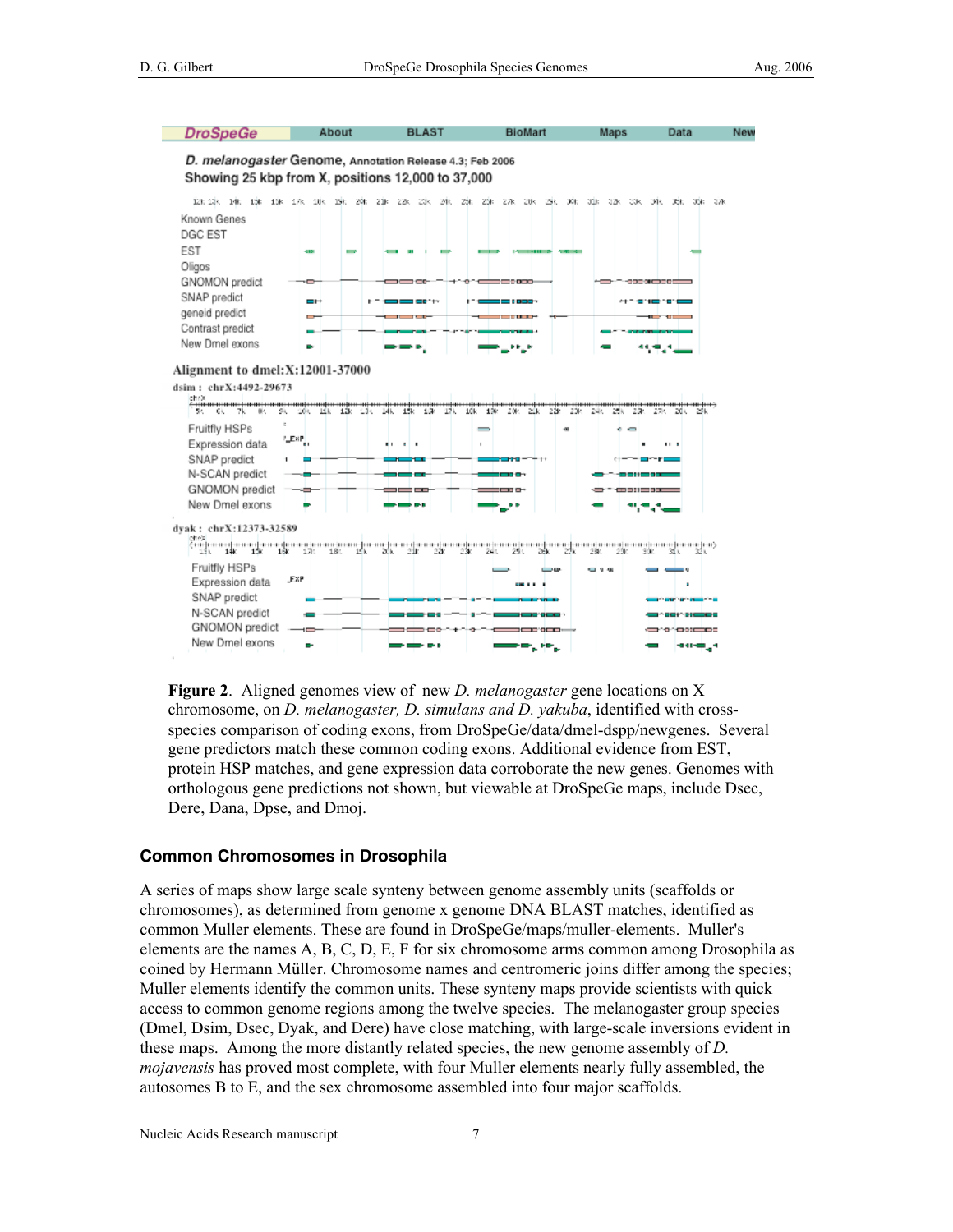#### **Gene Variation by Gene Ontology Group**

To provide an assessment of possible gene gain and loss among *Drosophila*, gene matches to Gene Ontology categories by species were tabulated, and provided at section DroSpeGe/news/ genome-summaries/gene-GO-function-association. These may indicate species differences in functional categories. Statistically significant deviations are indicated. While low counts, suggestive missing genes, may be due to divergence of genes, extra gene matches more strongly suggest categories where species differ. Among the interesting differences, transport genes (GO:0006810) may show a phylogenetic cline with more in the non-melanogaster group (Dana to Dgri); protein binding genes (GO:00055515) may be more common in the Dmel-Dsim-Dsec siblings; protein biosynthesis (GO:0006412) is higher in the Dpse-Dper sibling species. Individual species peaks such as Dwil for catalytic activity genes (GO:0003824) or signal transduction (GO:0007165) in Dgri, suggest species-specific adaptations. The gene matches are high-scoring segment pair (HSP) groupings, and include various events: gene duplications, alternate splice exons within genes, new genes that appear composed of exons from other genes, as well as computational artifacts. Detailed evidence pages provide links to GBrowse genome map views showing all secondary HSPs. Proteome sources in this analysis are those organism with extensive GO annotations: Dmel fruitfly, mouse, C. elegans worm, and yeast. GO-Slim groupings are used for Biological Process, Molecular Function, Cell Location (125 categories). A table provides the correspondence between MOD gene ID, GO primary ID, and GO-slim groupings. Chris Mungall's GO map2slim software is employed for this, along with current GO gene associations.

#### **Related work**

*Drosophila* species assemblies, analyses and annotations have been coordinated at Michael Eisen's community Wiki (rana.lbl.gov/drosophila/wiki/), in an open way that serves as a model for future genome collaborations. Contributors have here submitted data, genome analyses, summaries and discussion for the benefit of the research community. In conjunction with this, the Eisen lab provides annotations, analyses and GBrowse maps of *Drosophila* species. The FlyBase project (www.flybase.org) has benefited from these community efforts, recently adding a subset of annotations for twelve species to its map and search services. The most comparable effort to DroSpeGe in approach, if not species, is the Fungal Comparative Genomics resource (fungal.genome.duke.edu; 17) that catalogs 56 genomes including the model *S. cerevisiae* and related yeasts and fungi. Fungal Genomics offers Gbrowse maps, BLAST, gene predictions and phylogenetic comparisons. Comprehensive genome resources with *Drosophila* include UCSC Genome Bioinformatics (genome.ucsc.edu), Ensembl (www.ensembl.org), Entrez Genomes (www.ncbi.nih.gov). The later two currently show only *D. melanogaster*. UCSC Genomes has most of the insect genomes, but as of 2006-10 has yet to update to current *Drosophila* assemblies and annotations. UCSC provides a very useful set of comparative homology analyses for each species genome.

The DroSpeGe comparative genome database has provided bioscientists with rapid access to new genomes in a usable way, with new annotations, browsing, search and summary services not available elsewhere. Future plans for this database focus on enhancing genome comparison functions, with improvements to category overviews for gene functions, pathways and orthology evidence. Additional insect genomes and the arthropod *Daphnia pulex* (18) may be integrated to extend the comparative range.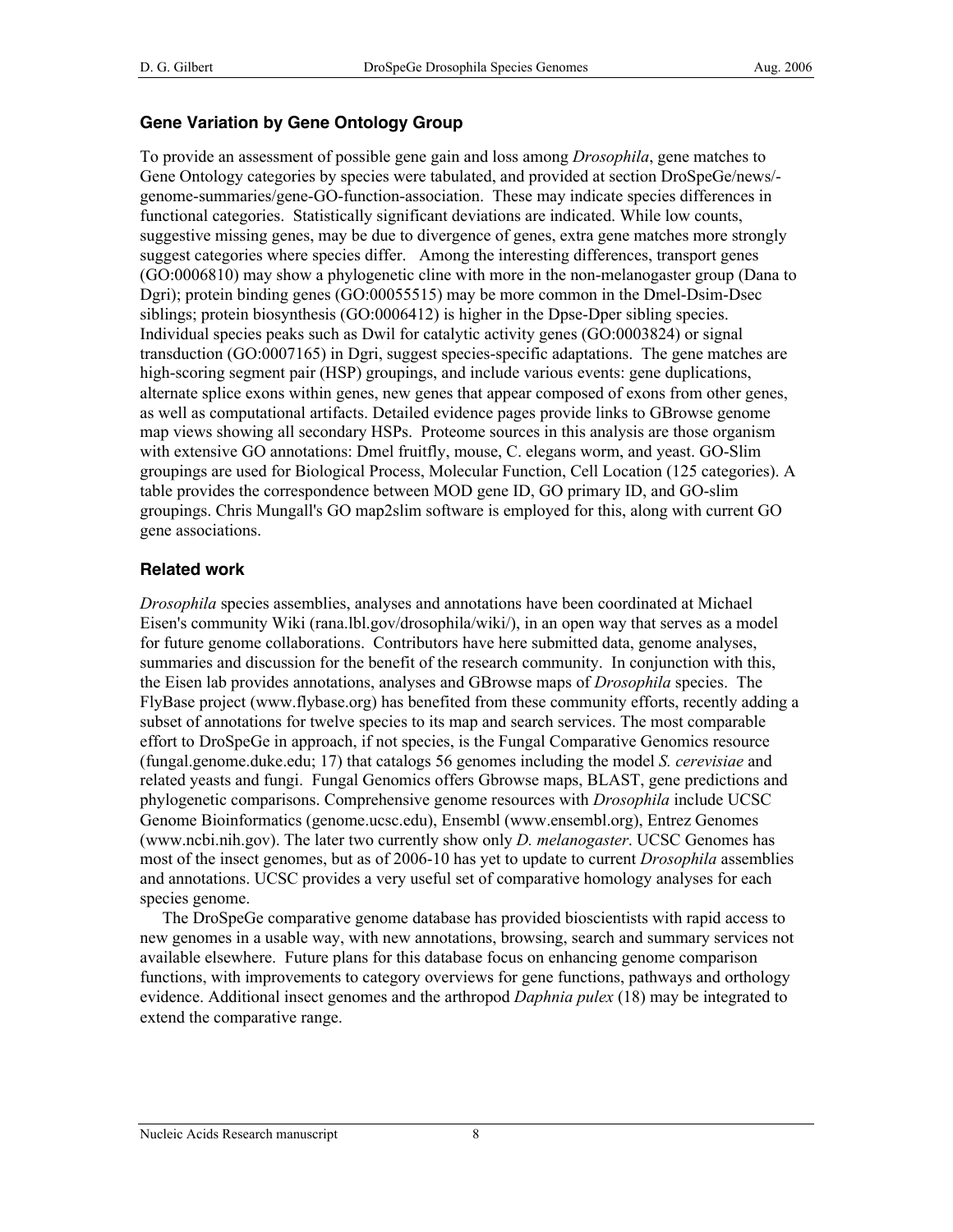### **ACKNOWLEDGEMENTS**

This project is supported in part by grants from the National Human Genome Research Institute of the National Institutes of Health, and from Sun Microsystems, to D. Gilbert. National Science Foundation TeraGrid access grant provided computing resources. Reviewers who suggested improvements to this paper are thanked for their efforts.

# **REFERENCES**

- 1. Benson, D. and Wheeler, D. (eds) 2006 Trace Archives at 1 Billion. NCBI News 15(1). NIH Publication No. 06-3272 URL: http://www.ncbi.nlm.nih.gov/Web/Newsltr/V15N1/trace.html
- 2. Siepel, A, G Bejerano, J S. Pedersen, A S. Hinrichs, M Hou, K Rosenbloom, H Clawson, J Spieth, L W. Hillier, S Richards, G M. Weinstock, R K. Wilson, R A. Gibbs, W. J Kent, W Miller, and D Haussler, 2005. Evolutionarily conserved elements in vertebrate, insect, worm, and yeast genomes. Genome Research, 15, 1034-1050.
- 3. Stein L.D., Mungall, C., Shu, S., Caudy, M., Mangone, M., Day, A., Nickerson, E., Stajich, J.E., Harris, T.W., Arva, A., and Lewis, S. 2002. The generic genome browser: a building block for a model organism system database. Genome Research 12: 1599-610. URL: www.gmod.org/gbrowse/
- 4. Kasprzyk, A, D. Keefe, D. Smedley, D. London, W. Spooner, C. Melsopp, M. Hammond, P Rocca-Serra, T. Cox and E. Birney (2004) EnsMart: A Generic System for Fast and Flexible Access to Biological Data. Genome Research, 14(1):160-169. URL: www.biomart.org
- 5. Altschul, S. F., Madden, T. L., Schaffer, A. A., Zhang, J., Zhang, Z., Miller, W., and Lipman, D. J. (1997) Gapped BLAST and PSI-BLAST: a new generation of protein database search programs. Nucleic Acids Research 25:3389-3402
- 6. Gross SS, Do CB, Batzoglou S. CONTRAST: de novo gene prediction using a semi-Markov conditional random field. In BCATS 2005 Symposium Proceedings, p. 82, 2005. URL: http://contra.stanford.edu/contrast/
- 7. Wu J.Q., Shteynberg D., Arumugam M., Gibbs R.A., and Brent, M.R. (2004) Identification of rat genes by TWINSCAN gene prediction, RT-PCR, and direct sequencing. Genome Research 14: 665-671. URL: http://ardor.wustl.edu/ with N-SCAN update.
- 8. Korf, Ian 2004. Gene finding in novel genomes. BMC Bioinformatics 2004, 5:59 URL: http://www.biomedcentral.com/1471-2105/5/59
- 9. Birney, E., Clamp, M. and Durbin, R. (2004) GeneWise and Genomewise. Genome Research 14:988-995, doi:10.1101/gr.1865504
- 10. Chatterji, S. and Pachter, L. (2006) Reference based annotation with GeneMapper, Genome Biology, 7:R29, doi:10.1186/gb-2006-7-4-r29 URL: http://bio.math.berkeley.edu/genemapper/
- 11. Slater, G. St. C. and Ewan Birney, E. (2005) Automated generation of heuristics for biological sequence comparison. BMC Bioinformatics 2005, 6:31 doi:10.1186/1471-2105-6- 31
- 12. Parra, G., Blanco, E. and Guigó,R. (2000) Geneid in Drosophila. Genome Research 10(4):511-515. URL: http://genome.imim.es/software/geneid/index.html
- 13. Souvorov, A., Hlavina, W., Kapustin, Y., Kiryutin, B., Kitts, P., Pruitt, K., Sapojnikov, V. and Ostell, J. (2006) Gnomon annotation of Drosophila species genomes. URL: ftp://ftp.ncbi.nih.gov/genomes/Drosophila\_melanogaster/special\_requests/CAF1/